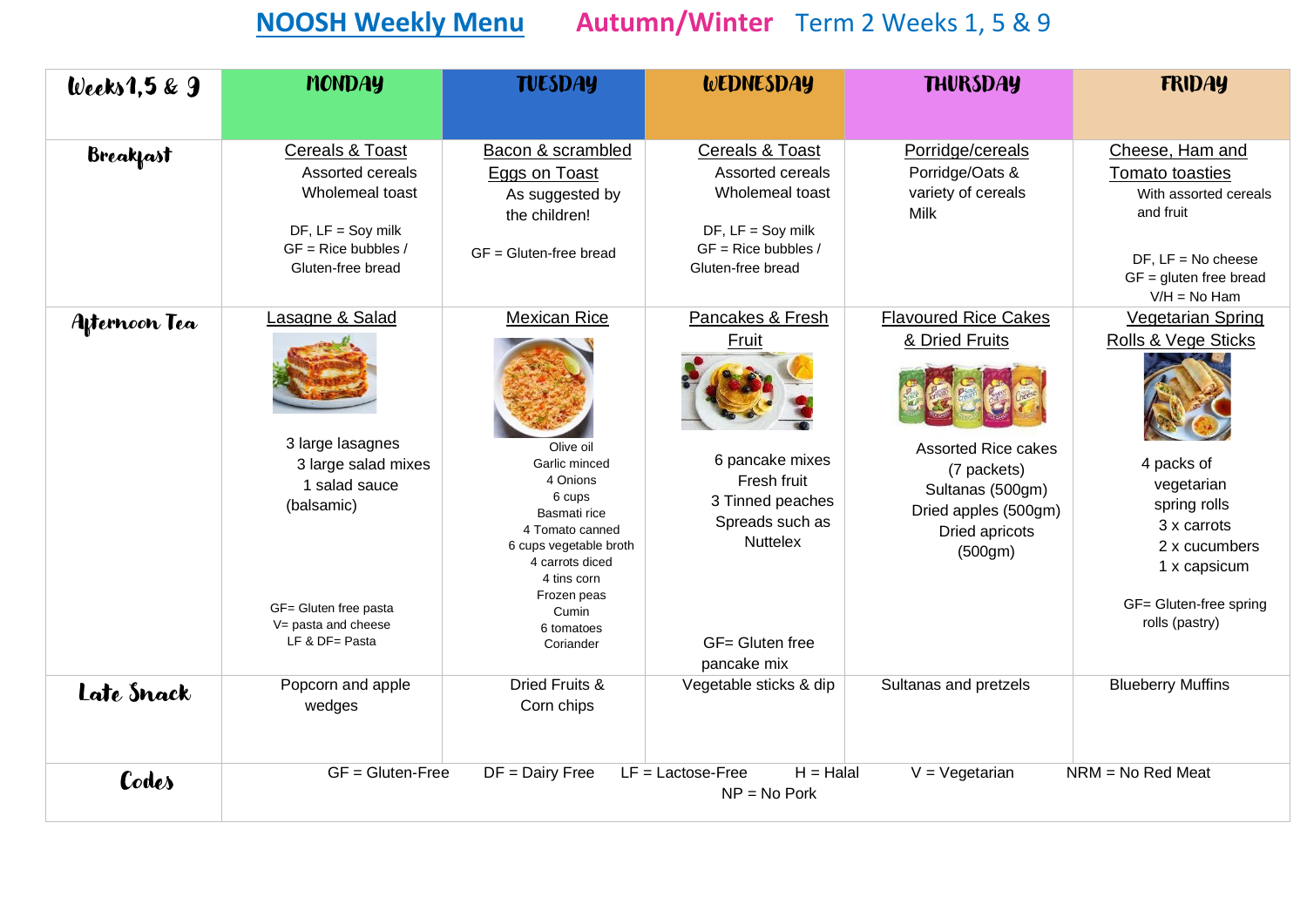| Weeks $2,6$ &    | <b>MONDAY</b>                                                                          | <b>TUESDAY</b>                                                                                                                 | <b>WEDNESDAY</b>                                                                                                    | <b>THURSDAY</b>                                                                             | <b>FRIDAY</b>                                                                                                                      |
|------------------|----------------------------------------------------------------------------------------|--------------------------------------------------------------------------------------------------------------------------------|---------------------------------------------------------------------------------------------------------------------|---------------------------------------------------------------------------------------------|------------------------------------------------------------------------------------------------------------------------------------|
| 10               |                                                                                        |                                                                                                                                |                                                                                                                     |                                                                                             |                                                                                                                                    |
| <b>Breakfast</b> | Cereals / Porridge<br>Assorted cereals<br><b>Oats</b><br>Honey/brown<br>sugar/cinnamon | <b>Wholemeal Toast</b><br>w/assorted spreads<br>Wholemeal bread<br>Butter, jam,<br>vegemite, honey<br>$GF = Gluten-free bread$ | Muesli, Fresh fruits &<br>yoghurt<br>Muesli<br>Fresh fruit<br>Greek yoghurt<br>$DF, LF = Coconvt yoghurt$<br>cheese | <b>Fruit Toast</b><br>Fruit toast or Hot<br>cross buns<br>$GF = Gluten-free fruit$<br>bread | Cereals & Toast<br>w/assorted spreads<br>Cereals-e.g:<br>Weetbix, cornflakes<br>Wholemeal bread<br>Butter, jam,<br>vegemite, honey |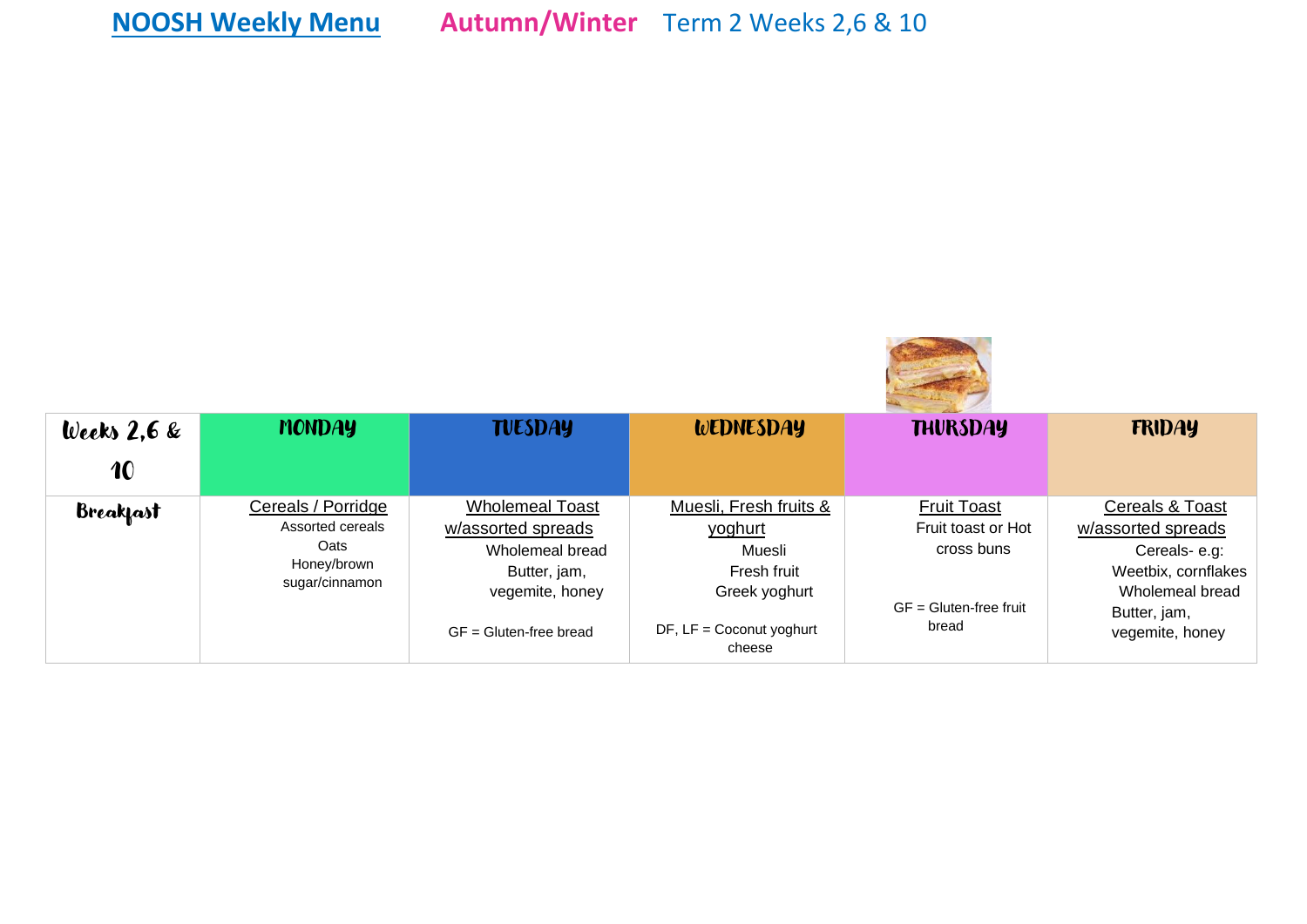| Afternoon | Spaghetti Bolognaise                                                                                                                                                            | <b>Couscous Salad</b>                                                                                                                                           | Beef &/or Bean Nachos                                                                                                                                                                                                                                     | <b>Toasted Sandwiches</b>                                                                                               | Sausage Sizzle                                                                                                                                                    |
|-----------|---------------------------------------------------------------------------------------------------------------------------------------------------------------------------------|-----------------------------------------------------------------------------------------------------------------------------------------------------------------|-----------------------------------------------------------------------------------------------------------------------------------------------------------------------------------------------------------------------------------------------------------|-------------------------------------------------------------------------------------------------------------------------|-------------------------------------------------------------------------------------------------------------------------------------------------------------------|
| Tea       |                                                                                                                                                                                 |                                                                                                                                                                 | Tortilla chips (4<br>packets)                                                                                                                                                                                                                             |                                                                                                                         |                                                                                                                                                                   |
|           | Minced beef $= 2kgs$<br>4 x packs of spaghetti<br>pasta<br>4 x jars of spaghetti sauce<br>1 jar of napolitana sauce<br>$GF = Gluten$ -Free pasta<br>$V =$ Napolitana sauce only | 1 bag couscous<br>1L low salt vegetable stock<br>8 spring onions<br>3 red pepper<br>Cucumber<br>Feta cheese, cubed<br>1 jar tomato pesto<br>LF & $DF = no feta$ | 2kg Minced Beef<br>Tin of diced tomatoes (3-4)<br>Red Kidney Beans (3)<br>Nacho seasoning (3)<br>Avocado/guacamole<br>Salsa (3 jars)<br>Shredded cheese (2 packs)<br>Sour Cream<br>$GF = Gluten-free chips$<br>DF, LF = Dairy-Free cheese & sour<br>cream | 5 loaves bread<br>Sliced cheese<br>Tomatoes<br>Ham<br>$GF =$ gluten free bread<br>DF & $LF = no$ cheese<br>$V = no ham$ | 1.8 kgs sausages<br>3 loaves wholemeal<br>bread<br>Onions<br>Sauce<br>Mushrooms<br>NRM= chicken sausages<br>$V = \text{veggie}$ sausages<br>GF= gluten free bread |
| Late      | Apple slices & Rice<br>crackers                                                                                                                                                 | Pikelets with spreads                                                                                                                                           | Celery sticks, crackers &<br>Hommus dip                                                                                                                                                                                                                   | <b>Blueberry muffins</b>                                                                                                | Popcorn & sultanas                                                                                                                                                |
| Snack     |                                                                                                                                                                                 |                                                                                                                                                                 |                                                                                                                                                                                                                                                           |                                                                                                                         |                                                                                                                                                                   |
| Codes     | $GF = Gluten-Free$                                                                                                                                                              | $DF =$ Dairy Free                                                                                                                                               | $H = Halal$<br>$LF = Lactose-Free$<br>$NP = No$ Pork                                                                                                                                                                                                      | $V = V$ egetarian                                                                                                       | $NRM = No Red Meat$                                                                                                                                               |

## **NOOSH Weekly Menu Autumn/Winter** Term 2 Weeks 3 & 7

| Weeks $3 & 7$ | <b>MONDAY</b> | TUESDAY | WEDNESDAY | <b>THURSDAY</b> | <b>FRIDAY</b> |
|---------------|---------------|---------|-----------|-----------------|---------------|
|               |               |         |           |                 |               |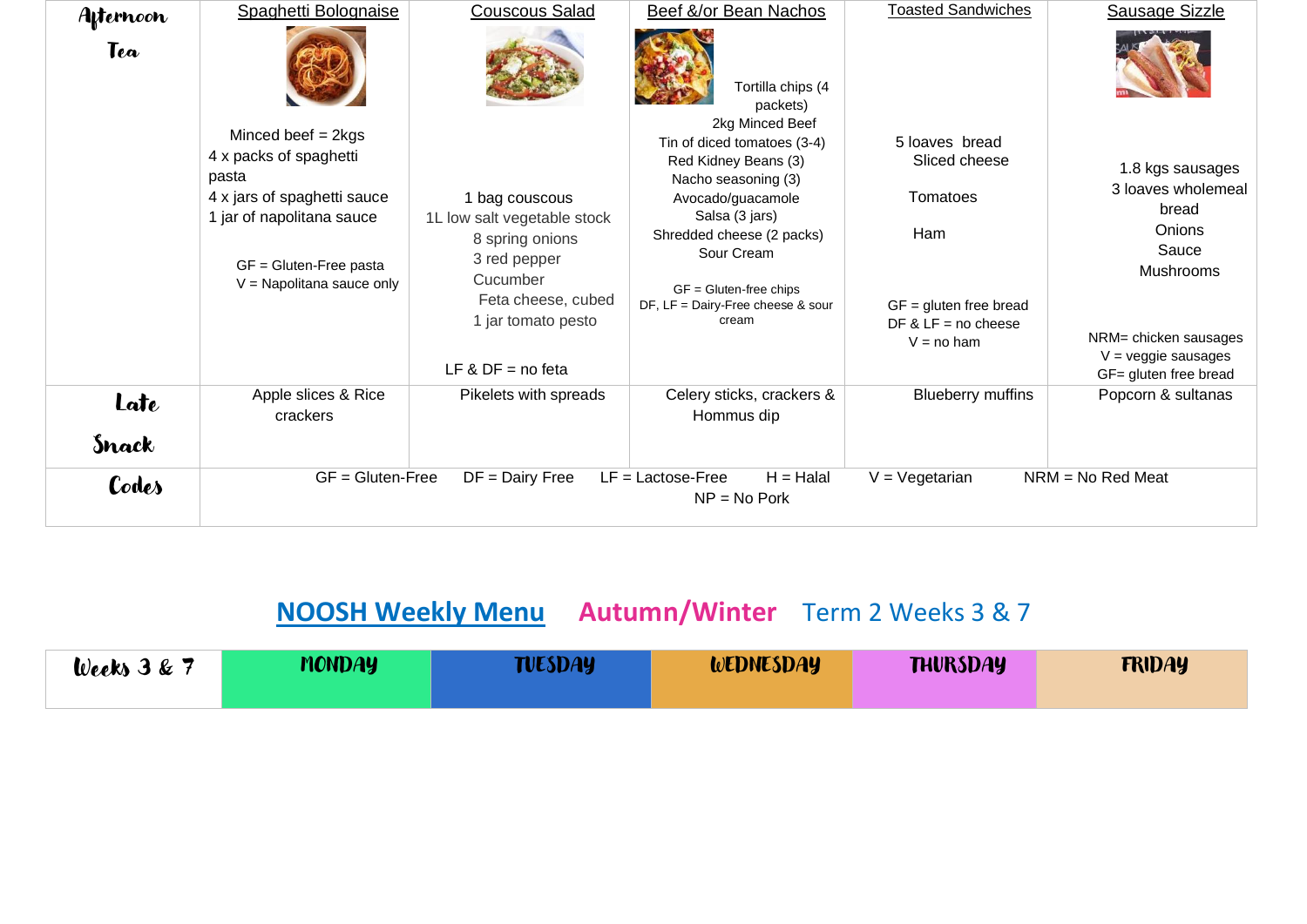| <b>Breakfast</b> | <b>Cereals &amp; Toast</b>                                                                                                             | <b>Fruit Toast</b>                                                                                                                                             | <b>Cheese Toast Melts</b>                                                                                                                                | <b>Cereals &amp; Toast</b>                                                                                          | <b>English Muffins with</b>                                                                                                                          |
|------------------|----------------------------------------------------------------------------------------------------------------------------------------|----------------------------------------------------------------------------------------------------------------------------------------------------------------|----------------------------------------------------------------------------------------------------------------------------------------------------------|---------------------------------------------------------------------------------------------------------------------|------------------------------------------------------------------------------------------------------------------------------------------------------|
|                  | Assorted cereals                                                                                                                       | Fruit toast or Hot                                                                                                                                             | Wholemeal toast                                                                                                                                          | Assorted cereals                                                                                                    | assorted spreads                                                                                                                                     |
|                  | Wholemeal toast                                                                                                                        | cross buns                                                                                                                                                     | Sliced cheese                                                                                                                                            | Wholemeal toast                                                                                                     | <b>Wholemeal English Muffins</b>                                                                                                                     |
|                  | $GF = Rice$ bubbles /<br>Gluten-free bread<br>$DF, LF =$ Soy milk                                                                      | $GF = Gluten-free fruit breed$                                                                                                                                 | $DF = Lactose-free$<br>cheese                                                                                                                            | $DF, LF =$ Soy milk<br>$GF = Rice$ bubbles /<br>Gluten-free bread                                                   | $GF = Gluten$ -Free muffins                                                                                                                          |
| Afternoon Tea    | Warm Muesli Bowls                                                                                                                      | Chicken Noodle Soup &                                                                                                                                          | Crackers with                                                                                                                                            | Warm Pitas & dips                                                                                                   | Pasta & meatballs                                                                                                                                    |
|                  | Muesli<br>Milk<br><b>Blueberries</b><br><b>Strawberries</b><br><b>Bananas</b><br>GF= gluten free muesli<br>DF & $LF =$ Dairy free milk | garlic Bread<br>9 tins of creamy<br>Chicken soup/ Chicken<br>noodle soup packs<br>5 x Maggi Noodle packs<br>2 x steamed vege packs<br>5 x packets garlic bread | assorted toppings<br>6 x crackers<br><b>Butter</b><br>Vegemite<br><b>Sliced Cheese</b><br>Sliced Ham(2 pks)<br>Tomatoes<br>$GF = Corn-based$<br>Cruskits | Pita bread<br>Dips such as<br>hummus,<br>tzatziki<br>Carrots<br>Cucumber<br>Capsicum<br>$GF = gluten free$<br>wraps | Tomato passata<br>sauce (4 jars)<br><b>Herbs</b><br>Beef meatballs (6<br>packs)<br>Spiral Pasta (4 pks)<br>GF = Gluten-free pasta<br>$V/H = No$ Beef |
| Late Snack       | Pikelets with spreads                                                                                                                  | Vegetable sticks & dip                                                                                                                                         | Rice crackers & apple<br>slices                                                                                                                          | Popcorn & dried<br>apricots                                                                                         | Vegetable straws &<br>cherry tomatoes                                                                                                                |
| Codes            | $GF = Gluten-Free$                                                                                                                     | $DF =$ Dairy Free                                                                                                                                              | $H = H$ alal<br>$LF = Lactose-Free$<br>$NP = No$ Pork                                                                                                    | $V = V$ egetarian                                                                                                   | $NRM = No Red Meat$                                                                                                                                  |

## **NOOSH Weekly Menu Autumn/Winter** Term 2 Weeks 4 & 8

| Weeks $4 \& 8$ | <b>MONDAY</b> | TUESDAY | WEDNESDAY | <b>THURSDAY</b> | <b>FRIDAY</b> |
|----------------|---------------|---------|-----------|-----------------|---------------|
|                |               |         |           |                 |               |